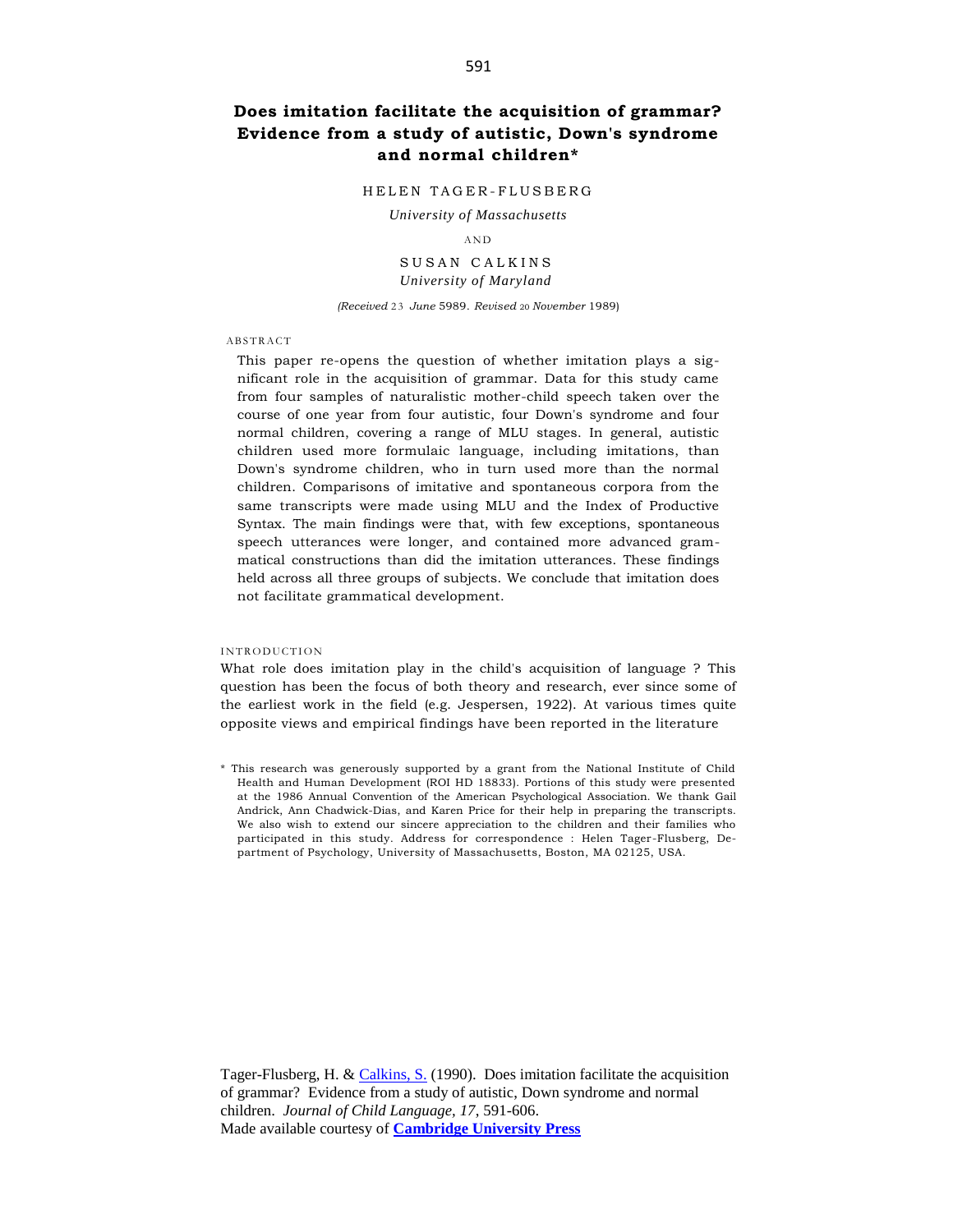and there is still no resolution to the conflict. In this paper we focus on one aspect of the imitation and language development debate : are children's full or partial imitations in naturalistic speech relevant to the process of acquiring grammatical structure ?<sup>1</sup>

Skinner (1957) attributed a key role to imitation which, together with reinforcement, was used to explain how the environment came to shape the ' verbal behaviour' of the child toward the adult model. Within a learning theory account of language acquisition such as Skinner's, the input language is crucially important in the acquisition process, and the child's output could be predicted directly from the speech to which he or she was exposed. The psycholinguistic revolution of the early 196os radically changed our conceptions of language and the language acquisition process. With the advent of Chomsky's transformational theory (Chomsky, 1957), language was now conceived of as rule-governed, with underlying structure that could not be recovered directly from the surface. On this view, children's language development was conceptualized in quite different ways from traditional learning theory, as the acquisition problem was now defined in terms of acquiring a productive rule system that would generate the grammatical sentences of a child's native language. Since the rule system, or grammar, to be acquired is not transparently given in the input, the significance of input for language development was diminished and imitation was no longer considered to facilitate development. Thus the pendulum swung away from the view that imitation is an important process in language acquisition.

Studies of child language began in earnest at this time in support of this new theoretical perspective. Evidence was gathered showing that at the early stages of development children said things quite differently from adults, and that they were indeed acquiring productive rule systems (see, for example, Bellugi & Brown, 1964). Research on imitation in spontaneous speech demonstrated that it was not frequent, nor was it grammatically more advanced than non-imitated speech (Ervin, 1964). Based on her study of imitation in the speech of five children, Ervin concluded that `there is not a shred of evidence supporting a view that progress toward adult norms of grammar arises merely from practice in overt imitation of adult sentences' (1964: 172).

By the mid 1970s the pendulum began to swing back toward attributing to imitation a more significant role in language acquisition. Cracks had appeared in the original form of the transformational perspective (e.g. Fodor,

<sup>[</sup>I] In this article we will not address research on delayed or expanded imitation. There are a number of methodological questions about how to define delayed imitation without very detailed diary data of both the child's language and the parental input. Expanded imitations are also difficult to define and may well serve quite different functions from exact or reduced imitations.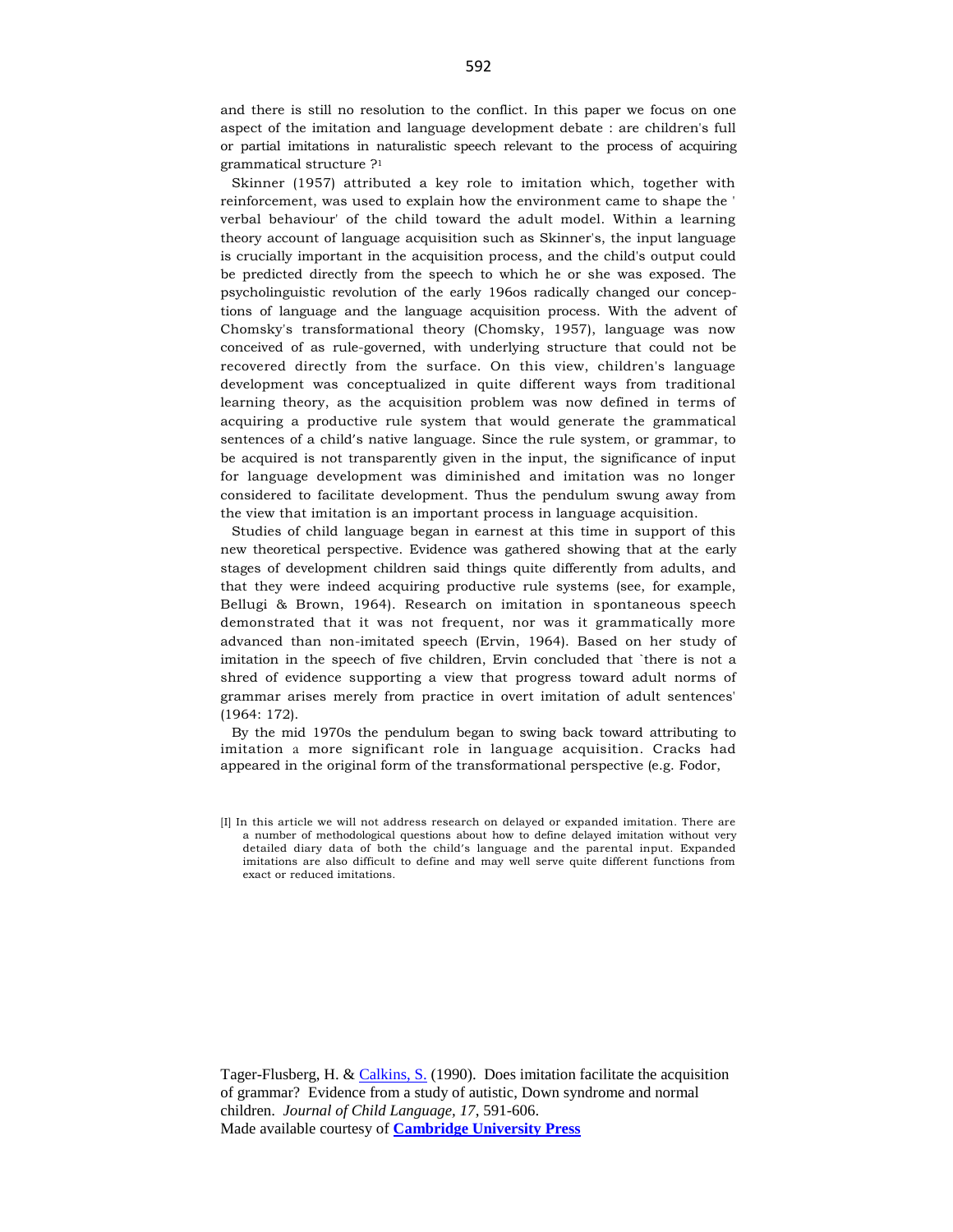Bever & Garrett, 1974); numerous studies were interpreted as demonstrating that the language spoken to children was more important in the process of development than had previously been thought (e.g. Snow, 1972); and the significance of individual differences in language development began to be recognized (e.g. Nelson, 1973; Bloom, Lightbown & Hood, 1975). It was within the climate of these theoretical shifts that new studies of imitation were undertaken. As before, the studies designed to investigate the role of imitation examined whether children imitated certain syntactic or morphological forms before they produced those forms in non-imitative, or spontaneous speech.

One of the most detailed quantitative studies of imitation was conducted by Bloom and her colleagues (Bloom, Hood & Lightbown, 1974). They compared the imitative and non-imitative speech of six children who were in the earliest stages of grammatical development (MLUs between •o and 2•o). They found significant individual variation in the degree of imitation exhibited by their subjects : three of the subjects were consistently high imitators, two were consistently low, and one child changed from high to low between the first and second observation. Because two of the children hardly imitated at all during this early period of grammatical development, Bloom *et al.* concluded that `imitation is not required behaviour for learning to talk' (i974: 387). Nevertheless, they did find that in the high imitators, imitation was selective. Only certain structures were selected by the child for imitation typically structures that contained elements (for example lexical terms) that the child had already acquired, and new elements that soon after emerged in spontaneous speech. Bloom *et al.* also found in the high imitators that the MLU for imitated utterances was equal to or higher than the MLU for nonimitative utterances. Thus Bloom *et al.* argued that for these children, imitation appeared to play a role in language acquisition, reflecting the active processing of linguistic information about which the child had already developed some knowledge and understanding.

Moerk (1977) extended the findings from Bloom *et al.* to two older children whose MLU ranged from 2.4 to 3.5. In his study Moerk found that imitative utterances from his subjects were more advanced than their nonimitative utterances, although the MLU of imitative utterances was significantly lower than the MLU of non-imitative utterances, contradicting Bloom *et al.'s* findings for younger children. Still, Moerk interprets his data as support for the view that imitation continues to play a significant role beyond the earliest stages of development. Because Moerk does not provide any indication of the proportion of speech that was imitative in his subjects, we do not know whether his findings, like Bloom *et al.'s,* are restricted to high imitators, or whether they extend to low imitators too. There are a number of problems with Moerk's study that limit the reliability of his conclusions. First, his language recordings depended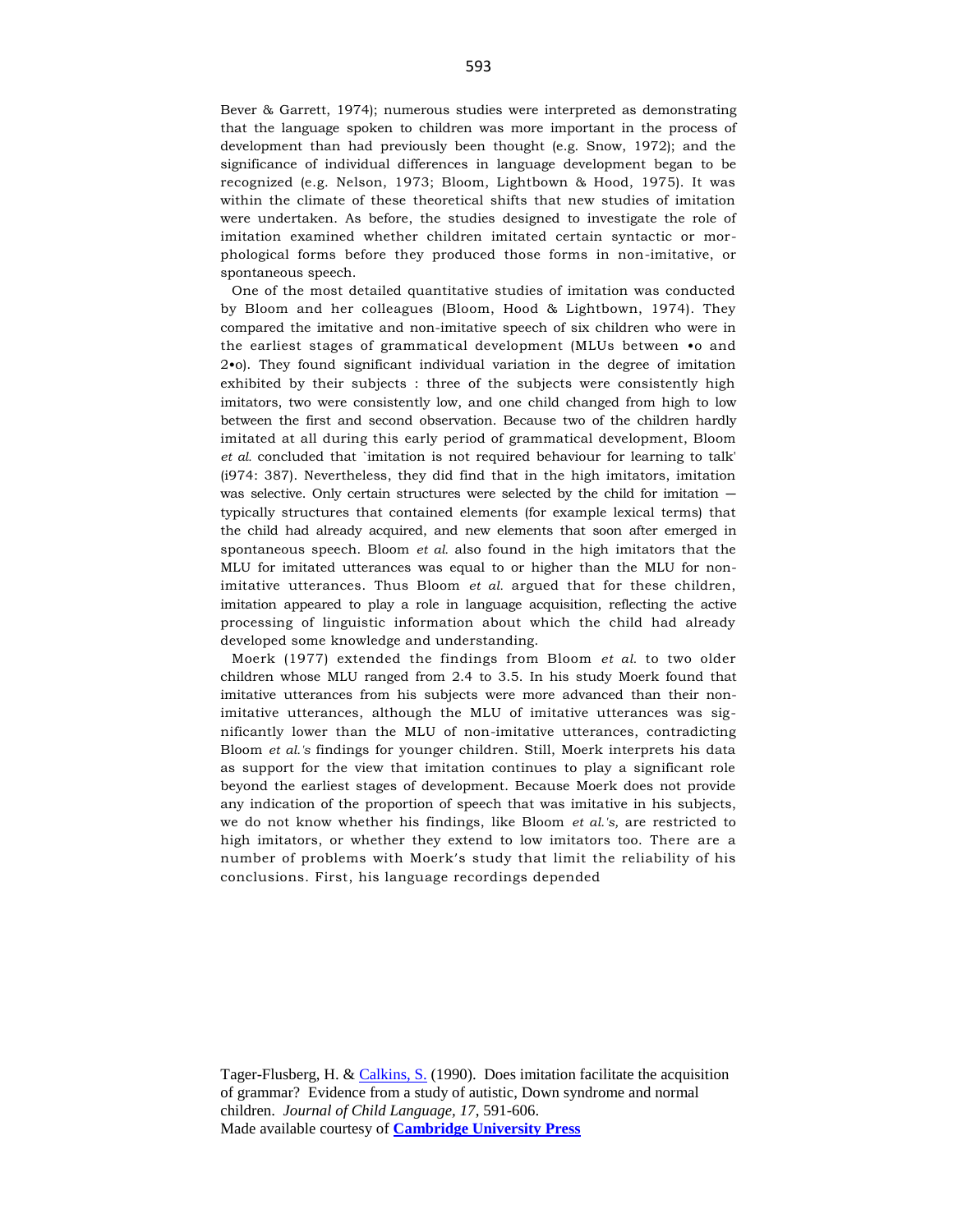primarily on observers, note-taking and were only sporadically supplemented by tape recordings of the children's speech. The children were recorded in play together with a babysitter  $-$  a context quite different from the usual ways in which language samples are taken. In his quantitative analyses, Moerk relied on very small samples (for one subject, 38 utterances ; for the other subject, 5o utterances) of both imitative and non-imitative speech. Furthermore, while the imitative utterances were pooled across the six months the children were followed, only three samples of spontaneous speech from different points in time were selected and separately analysed. Thus comparisons of imitative and non-imitative speech were not taken from comparable time periods, nor, in fact, could the temporal relationship between the use of forms in imitation versus spontaneous speech be examined. Finally, only a small number of grammatical structures were selected for analysis and no rationale was provided for why these particular ones were chosen.<sup>2</sup> Thus both the methodology and the analyses in Moerk's study raise doubts about the conclusions he has drawn from his data.

More recently, Stine & Bohannon (1983) studied the use of imitation in one child whose MLU was beyond 3.5, at two points in time : when the child was 2 ; 8 and then when he was 3 ; o. Despite the fact that Stine & Bohannon's subject was a very low imitator, they state that his imitations were also progressive, that is certain forms appeared first in imitations and only later in his spontaneous speech. Unfortunately, because there is no detailed presentation of the child's non-imitative utterances, these claims cannot be confirmed from the paper. There are also methodological problems with this study that limit the generalizability of its findings. The most serious problem is again the context in which the language samples were taken. The subject was observed at two different time periods, with a total of 2 i different adults, sometimes in groups, only one of whom (the mother) knew the child before the taping began. Because the vast majority of the child's imitations were obtained in conversation with virtual strangers, in this context imitation was most likely a signal of perceptual difficulties ; thus these data cannot be taken as evidence about the child's linguistic knowledge.

We see, therefore, that apart from Bloom's study of very young children, the research that has utilized quantitative analyses to investigate the role of imitation in language acquisition has not provided unequivocal evidence in favour of attributing a significant role to imitation in the process of grammatical development. Nevertheless, a number of other reports in the literature, more anecdotal and qualitative in nature, support the findings of Bloom *et al.* (1974), Moerk (1977) and Stine & Bohannon (1983). Snow

[2] Elsewhere Pinker (1980 has criticized Moerk (t 98o) for analogous flaws in his selective choice of items for analysing the relationship between input frequency and the acquisition of grammatical morphemes.

(1981) discusses a number of examples of imitation from her own son ; however, she emphasizes the significance of expanded and delayed imitations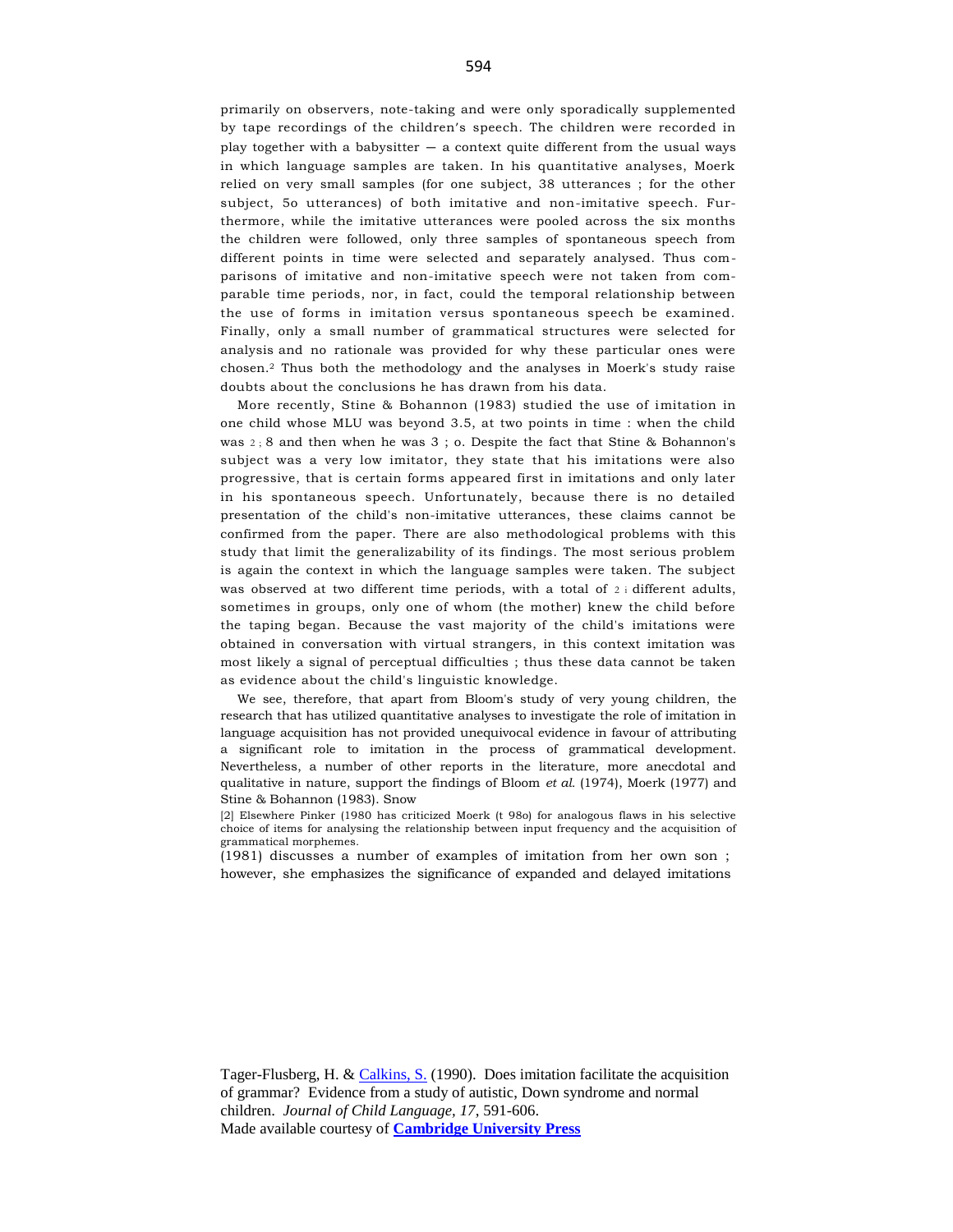rather than immediate non-expanded imitations. Similarly, Clark (1977, 1978), using anecdotal evidence of the widespread use of different types of imitations in the speech of two children, concludes that imitation is of crucial importance in the acquisition of grammar. Finally, the same kinds of arguments are presented in Reger's (1986) analysis of the early stages of Hungarian language development in two children, although her focus is more on the discourse role of imitation than on how it serves grammatical development.

The weight of evidence in the literature since the early 1970s heavily favours ascribing imitation a role in language development. Researchers differ on what kind of role imitation plays : at one end Bloom *et al.* (1974) consider imitation of limited significance, and only so for some children, i.e. those who are high imitators ; at the other end Stine & Bohannon (1983), Clark (1977) and Moerk (198o) argue that imitation is a central process in language development, probably for all children.

There is particular interest in the potential role played by imitation in language acquisition among researchers who study children with language disorders. It has been noted that children with a variety of impairments that result in delays in language development, ranging from blindness (Peters, 1987), to retardation (Dooley, 1976; Fowler, 1984), to autism (Simon, 1975; Prizant, 1983), exhibit relatively high rates of imitation. In general, although children with these kinds of disorders are slow in acquiring language, it is assumed that imitation plays a facilitative role, especially in their grammatical development.

In the current literature on both normal and disordered child language, the role of imitation is placed within the context of individual differences in the process of acquiring language. Peters (1977, 1983), for example, has argued that children fall into two broad groups : those who approach language ANALYTICALLY and those whose approach IS HOLISTIC or GESTALT (see also Bretherton, McNew, Snyder & Bates, 1983 ; Bates, Bretherton & Snyder, 1988). Children who imitate a lot and rely on other kinds of ' formulaic ' language such as routines and repetitions, including children with disorders, represent the latter group (cf. Prizant, 1983).

The goal in this paper is to re-open the question of whether imitation facilitates grammatical development, by comparing imitative and non-imitative utterances in the conversational speech of children who are likely to be relatively high imitators : autistic children and children with Down's syndrome. We also included a control group of normally developing children who were matched to the other two groups on MLU. In this way we were able to study a relatively large number of subjects who covered a range of individual differences in imitation as well as in non-linguistic social and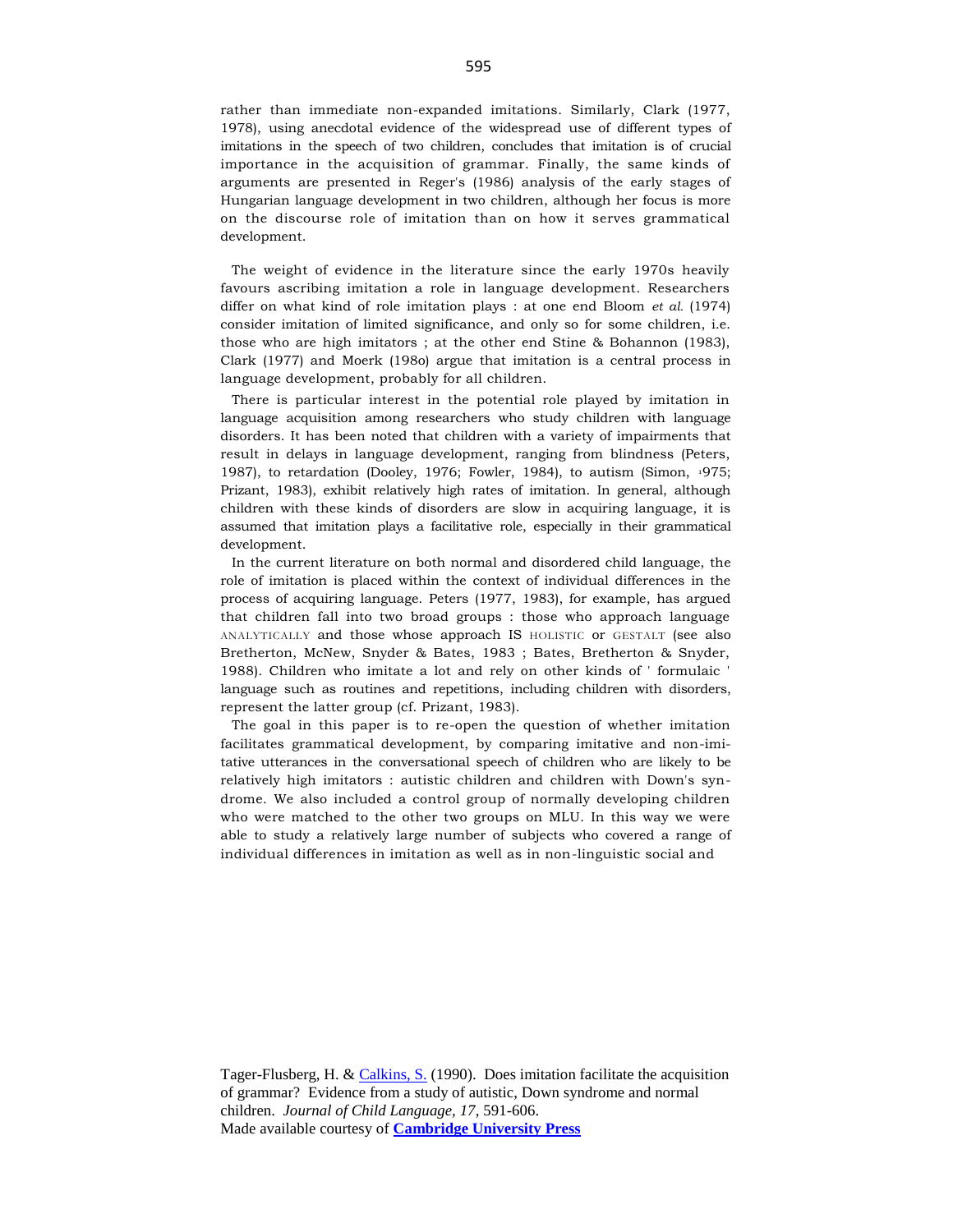cognitive abilities. For all the children, language samples collected over the course of one year were included in our analyses. We used two types of measures to compare imitative and spontaneous utterances. In order to resolve the conflicting findings in the literature on MLU, we compared the length of imitative and non-imitative utterances. Our second measure, the Index of Productive Syntax — IPSyn (Scarborough, 1985, 199o), was used to compare directly the syntactic and morphological structures used in both imitative and spontaneous utterances, in order to test the hypothesis that structures will be used first in imitation and then in spontaneous speech. These measures allowed us to make comprehensive and objective comparisons between imitative and spontaneous speech, rather than making a biased selection of particular constructions. By taking samples of speech across a one-year span, we were able to investigate systematically the relationship between constructions used in imitative and spontaneous speech.

### METHOD

#### *Subjects*

The 12 subjects for this study were four autistic children, four children with Down,s syndrome, and four normally developing children. The autistic and Down's syndrome children and one of the normal children were all part of a larger study of language acquisition in these populations (Tager - Flusberg, Calkins, Nolin, Baumberger, Anderson & Chadwick-Dias, 1990); the other three normal children were Adam, Eve and Sarah, whose language samples were collected and transcribed by Brown and his colleagues (Brown, <sup>1</sup>973).

The four autistic subjects were all males who had been diagnosed using the criteria of the *Diagnostic and Statistical Manual of Mental Disorders,* third edition (DSM- III, American Psychiatric Association, 1980). These criteria include : onset prior to 2;6; impairments in social relationships and socialization; delays and deficits in acquiring language and communication ; and obsessive, compulsive or repetitive behaviour patterns. The children lived at home with their families and either participated in a home-intervention program or attended special day-school programs serving autistic children. The IQ scores of the autistic subjects were assessed using the Leiter International Performance Scale : a non-verbal measure of intelligence. Three of the autistic children were in the normal range of intellectual functioning (IQs between 91 and 105), while the fourth had a measured IQ of 61. Their mean age was 4; 7 (3 ; 4-6 ; 9), and their mean MLU (excluding imitation, repetition and routine utterances) at the start of the study was 2-07 (1.16-3.03).

The Down's syndrome children, three males and one female, were located through hospital records. They were comparable to the autistic children in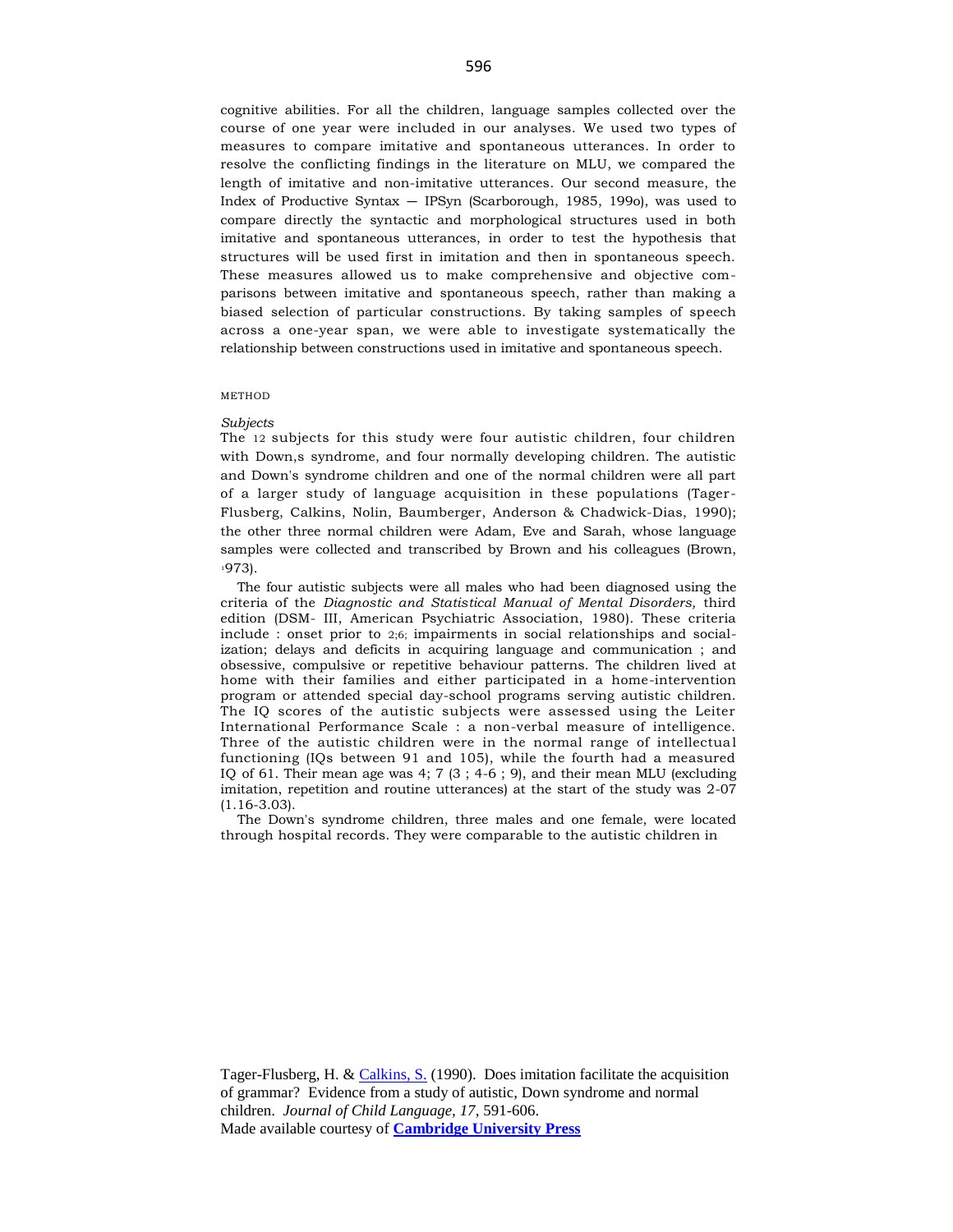their family and educational backgrounds, and on SES (all the children were middle-class). They were, however, lower than the autistic children in IQ (ranging from 47 to 63) and mental age, and somewhat older as a group (mean age =  $5$ ;  $8$ ;  $5$ ;  $1$ - $6$ ;  $9$ ). Their average MLU at the start of the study was 2.33 ( -63-2.69).

The normal children's language samples were selected to cover the same range in MLU at the start of the study as both disordered groups. Their mean MLU was 2.46 (1-99-2-94). They were, of course, significantly younger than any of the children in the other groups with their average age of 2;2  $(1; 9.2; 8).$ 

#### *Collection and preparation of language samples*

Language samples were collected from the children while they interacted with their mothers during regular visits by researchers to their homes. Details about the procedures used by Brown and his colleagues for three of the normal children can be found in Brown (1973). Computer text files of their transcripts were made available by CHILDES (McWhinney & Snow, 1985). The language samples for the disordered children and the fourth normal child were collected in comparable ways during bi -monthly home visits lasting about one hour (for more details see Tager -Flusberg *et al.*  199o). Transcripts were prepared in the form of computer files, using the SALT format (Miller & Chapman, 1985), with both audiotapes and videotapes providing context notes on the ongoing activity.

## *Coding of utterances*

For each child, four complete language samples taken from four-monthly intervals were selected for coding and analysis, thus covering a period of one year. The children's utterances were coded into the following categories in order to obtain from each sample a corpus of rich spontaneous speech utterances, and corpora of imitative and other forms of formulaic speech (routines and self-repetitions):

*(1) Unintelligible:* Utterances that were incomplete, completely or partially unintelligible, or composed of non-linguistic sounds.

*(2) Yes/no:* Utterances that were one-word responses, *yes/no* or their equivalents.

*(3) Proper name:* One word utterances consisting of a proper name.

*(4) Routine:* Utterances consisting of songs, routine games (e.g. ' see saw '), social routines (e.g. *thank you, happy birthday, you,re welcome),* book reading, counting, commercials (usually from television), or other routines in which mother and child frequently engaged.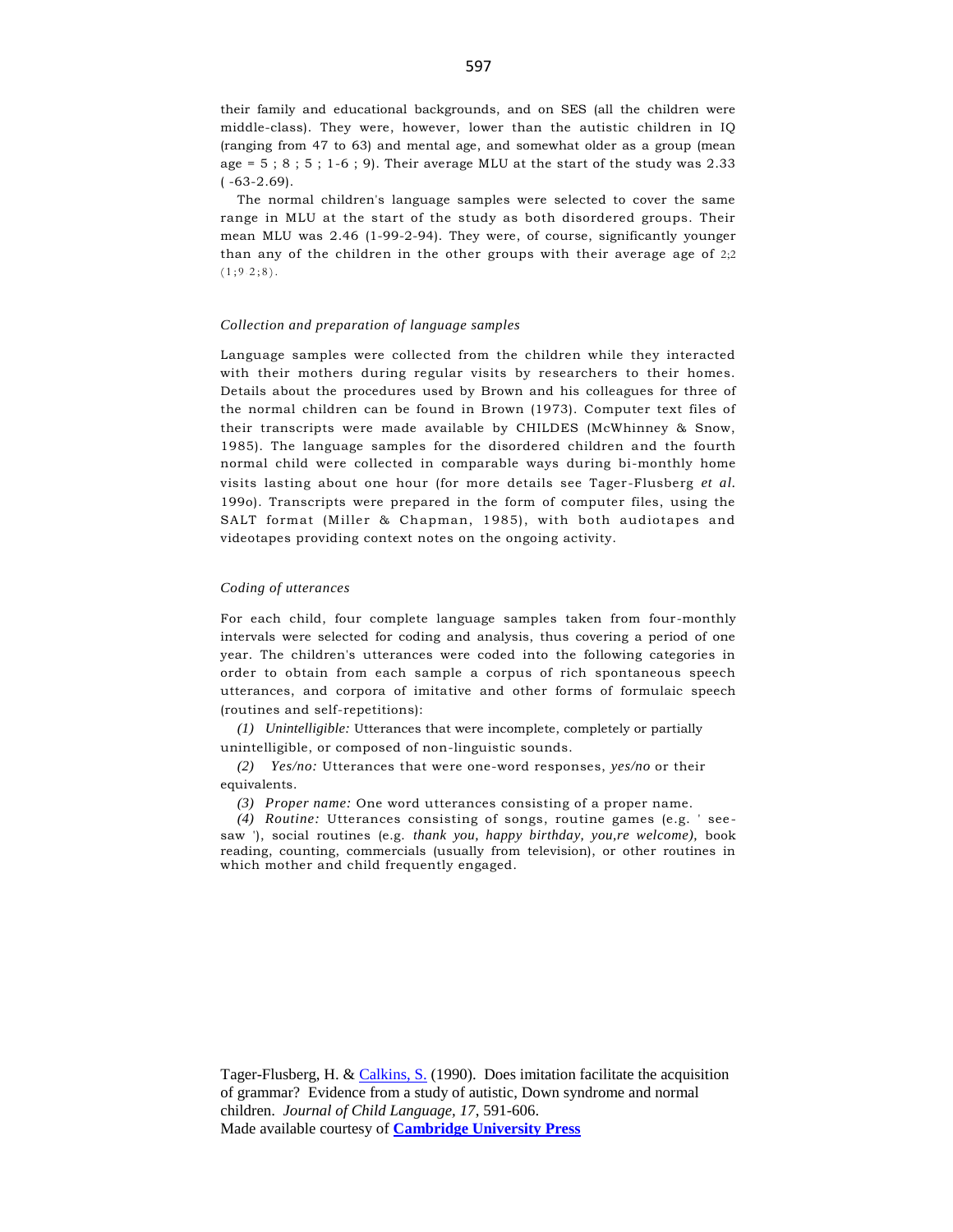- *(5) Self-repetition:* Utterance is a repetition of child's own prior utterance, excluding any of the above categories. One or more of mother's utterances may intervene.
- *(6) Imitation:* Utterance is an imitation of mother's utterance, including immediate or delayed (within five transcript lines) full or partial imitations, in which the child's utterance was an exact or reduced (some morphemes deleted) imitation of the mother's prior utterance with no morphemes added.
- *(7) Spontaneous :* Utterances not classified in any of the above categories. Represents a novel, non-imitative child utterance.

Five of the 48 transcripts (about 1 o %) were coded separately by a second coder and reliability was 93 %.

## **RESULTS**

The data were first analysed to test whether children with autism and Down's syndrome are indeed more likely to use formulaic language than normally developing children. Table I presents the mean proportions of total child

| TABLE I. Mean proportions of imitations, repetitions, routines and      |  |
|-------------------------------------------------------------------------|--|
| spontaneous speech in samples from autistic, Down's syndrome and normal |  |
| children                                                                |  |

|             |                         | Autistic | Down's syndrome | Normal |
|-------------|-------------------------|----------|-----------------|--------|
| Imitations  |                         |          |                 |        |
| Sample 1    |                         | 0.184    | 0.074           | 0.103  |
|             | $\overline{\mathbf{c}}$ | 0.139    | 0.108           | 0.010  |
|             | 3                       | 0.101    | 0.005           | 0.010  |
|             | $\overline{4}$          | 0.130    | 0.065           | 0.010  |
|             | M                       | 0.138    | 0.084           | 0.044  |
| Repetitions |                         |          |                 |        |
|             | 1                       | 0.134    | 0.033           | 0.032  |
|             | $\overline{\mathbf{c}}$ | 0.005    | 0.056           | 0.025  |
|             | $\overline{3}$          | 0.080    | 0.052           | 0.050  |
|             | $\overline{4}$          | 0.073    | 0.056           | 0.013  |
|             | $\cal M$                | 0.008    | 0.049           | 0.023  |
| Routines    |                         |          |                 |        |
|             | 1                       | 0.083    | 0.105           | 0.024  |
|             | $\overline{a}$          | 0.068    | 0.012           | 0.036  |
|             | 3                       | 0.158    | 0.044           | 0.055  |
|             | $\overline{4}$          | 0.088    | 0.040           | 0.031  |
|             | M                       | 0.000    | 0.067           | 0.037  |
| Spontaneous |                         |          |                 |        |
|             | 1                       | 0.295    | 0.312           | 0.505  |
|             | $\overline{\mathbf{c}}$ | 0.428    | 0.339           | 0.676  |
|             | 3                       | 0.445    | 0.497           | 0.677  |
|             | $\overline{4}$          | 0.410    | 0.541           | 0.657  |
|             | M                       | 0.395    | 0.422           | 0.629  |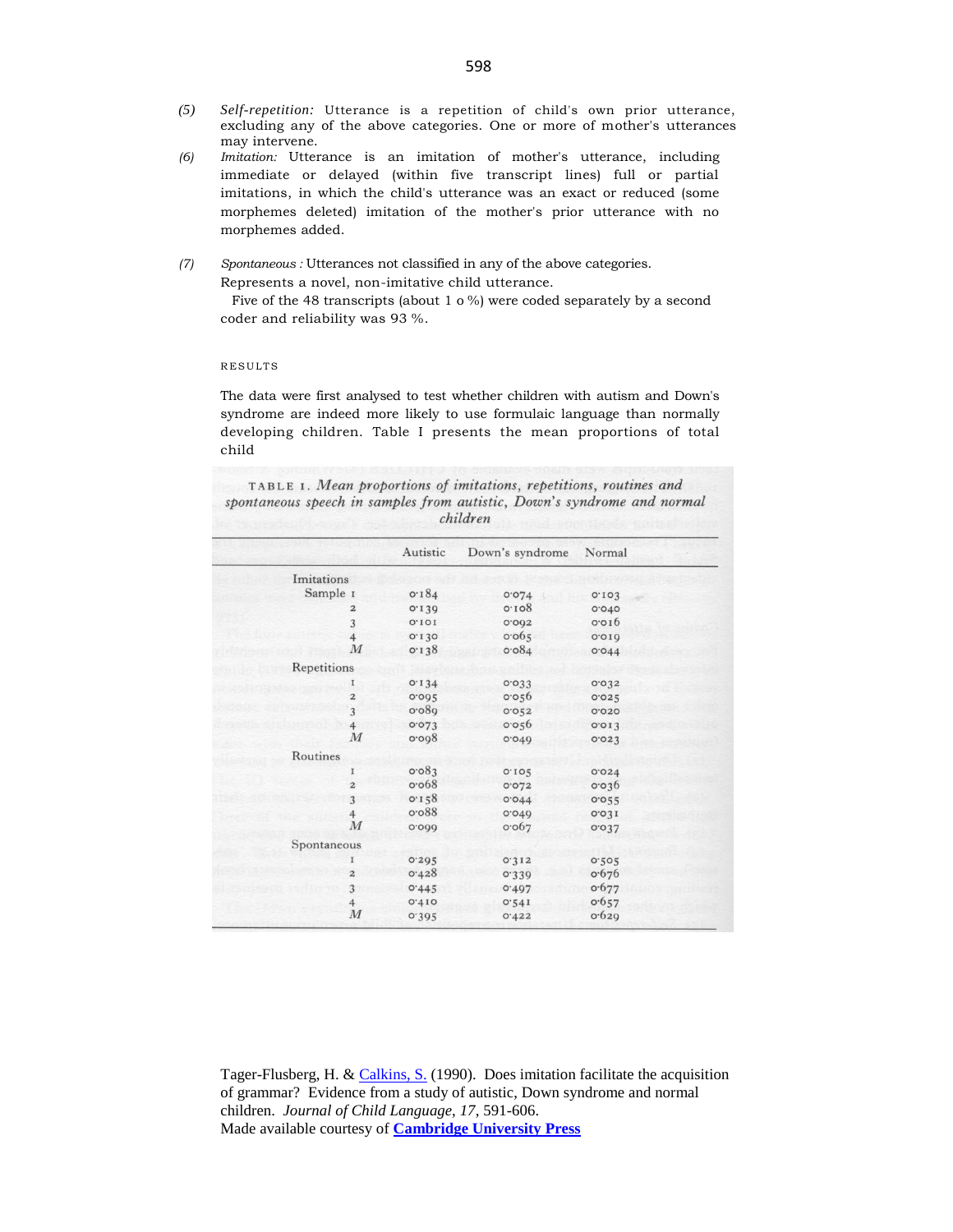utterances for each group, that were categorized as spontaneous, imitation, repetition, or routine, separately for each sample.

Two-way analyses of variance were conducted on each of these utterance categories with sample as a repeated measures factor and group as a between subjects variable. For spontaneous utterances, both group  $(F(2, 9) = 5.9)$ ,  $p < 0.02$  and sample *(F (3, 27)* = 13•03,  $p < 0$ •001) were significant, but the group by sample interaction was not  $(F (6, 27) = 2 \cdot 01)$ . In general spontaneous speech increased over successive samples during the course of the year. From Table 1 it is clear that autistic children were the least spontaneous while the normal children were the most. For each of the categories representing formulaic speech (imitations, repetitions and routines) the opposite pattern was found with autistic children using the highest proportion and the normal children the lowest. Group was a significant factor for both routines  $(F (2, 9) = 3 \cdot 79, p < 0.06)$  and repetitions  $(F (2, 9) = 25-45,$  $p \le 0.00$  ) but did not reach significance for imitation  $(F (2, 9) = 2.83)$ . Sample was a significant variable only for imitations, which decreased over the course of the year,  $F(3, 27) = 5-47$ ,  $p < 0.005$ .

In general, these results confirm the picture of autistic children using relatively high amounts of formulaic language, while the normal subjects in this sample were much less likely to do so. The Down's syndrome children fell between these two groups. Thus the 12 subjects in this study covered a range of individual differences in the amounts of imitative and other types of formulaic language that they used in their speech.

The data were then analysed to answer the central question addressed in this paper, that is whether imitative speech is linguistically more advanced than spontaneous speech. Because MLU (Brown, 1973) and IPSyn (Scarborough, 199o) are measures designed to be computed on samples of l00 utterances, for each transcript the first l00 spontaneous and too imitative utterances were assembled. Although almost all the spontaneous corpora contained a full 100 utterances, the imitation corpora were smaller ranging from 1 to 88 utterances across the 12 children in the study.

MLUs were computed for the corpora of spontaneous and imitative utterances and these data are presented in Figure 1. The graph illustrates that, averaged across children within each group, MLU for spontaneous speech is always higher than for imitative speech. Looking at the individual subject data, we find that of 16 samples from the autistic subjects, imitation MLU was higher than spontaneous MLU in only three samples. The corresponding figures for the Down's syndrome and normal subjects were nil and two respectively. Using a Wilcoxon matched-pairs signed ranks test, the difference between imitation and spontaneous MLU was highly significant for all groups (autistic :  $T = 12$ ,  $p < 0.002$ ; Down's syndrome :  $T = 0$ ,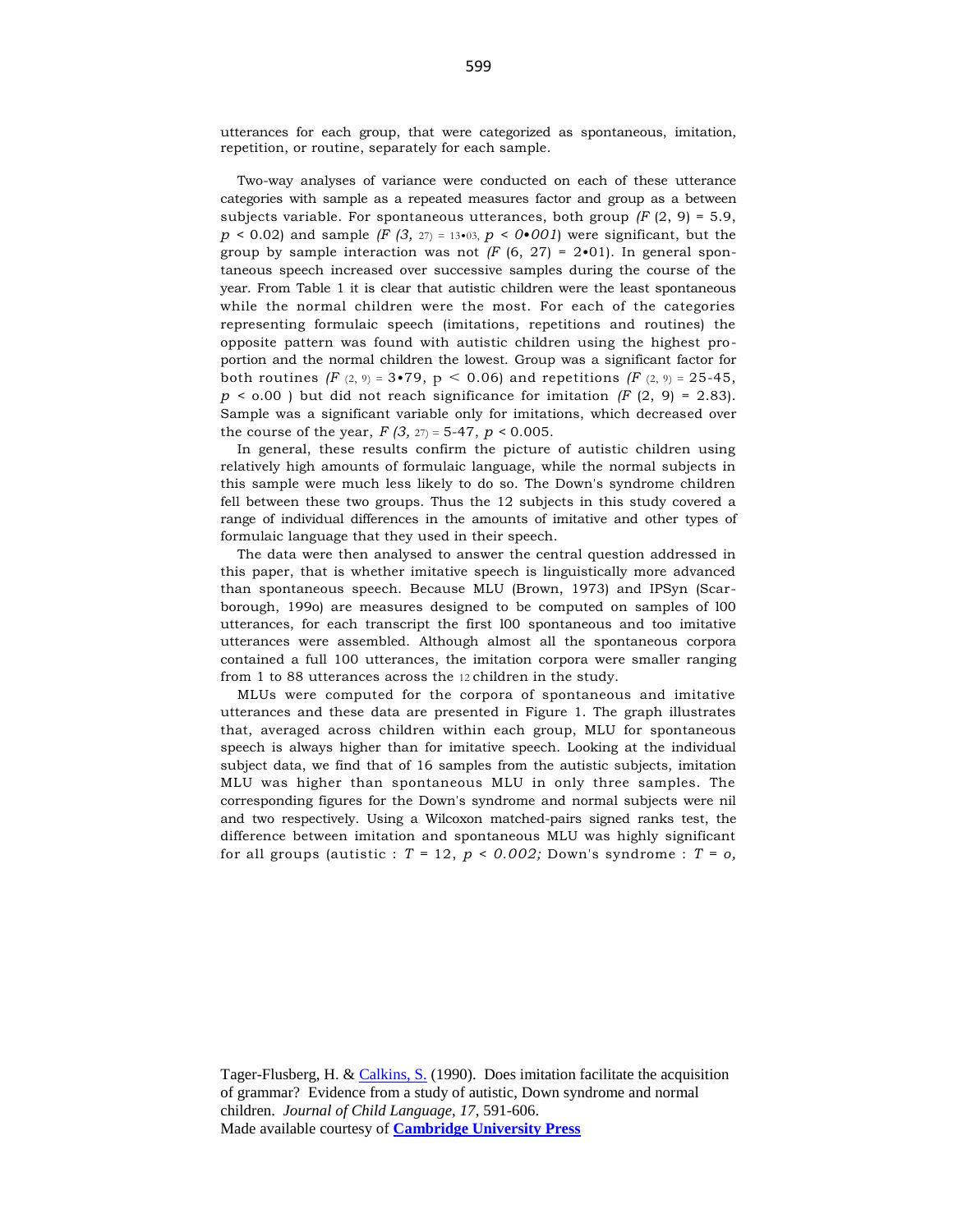

 $p \le 0.0002$ ; normal :  $T = 3$ ,  $p \le 0.0005$ ), suggesting that MLU for spontaneous speech is significantly higher than for imitative speech.

Fig. 1. MLU in imitative and spontaneous speech for autistic, Down's syndrome, and normal subjects. Initation; Z spontaneous.

Another way to investigate whether imitation is more advanced than spontaneous speech, is to compare the grammatical content of both sets of corpora. This was done using IPSyn, which charts the emergence of a broad range of 56 syntactic and morphological structures in four categories : noun phrase (NP), verb phrase (VP), question/negation (QN), and sentence structure (SS). Within each category, items are ordered developmentally and the occurrence of zero, one, or two different examples of each item are noted and awarded the corresponding points. Appendix A lists the items in order for each of the IPSyn categories. Instead of using the IPSyn in the standard way, by comparing the total number of points in the imitation and spontaneous corpora, we took advantage of the developmental ordering of the items. For each corpus the highest item used within each category was identified, and the comparison between imitation and spontaneous corpora focused on the developmental level of the structures used in both. For example, in the NP category, if the highest or maximum item used in one corpus was a plural, it would be scored N7 (see Appendix A); while the highest item in the other matched corpus, e.g. an article, would be scored maximum N5. The corpus with the maximum score of N7 was then identified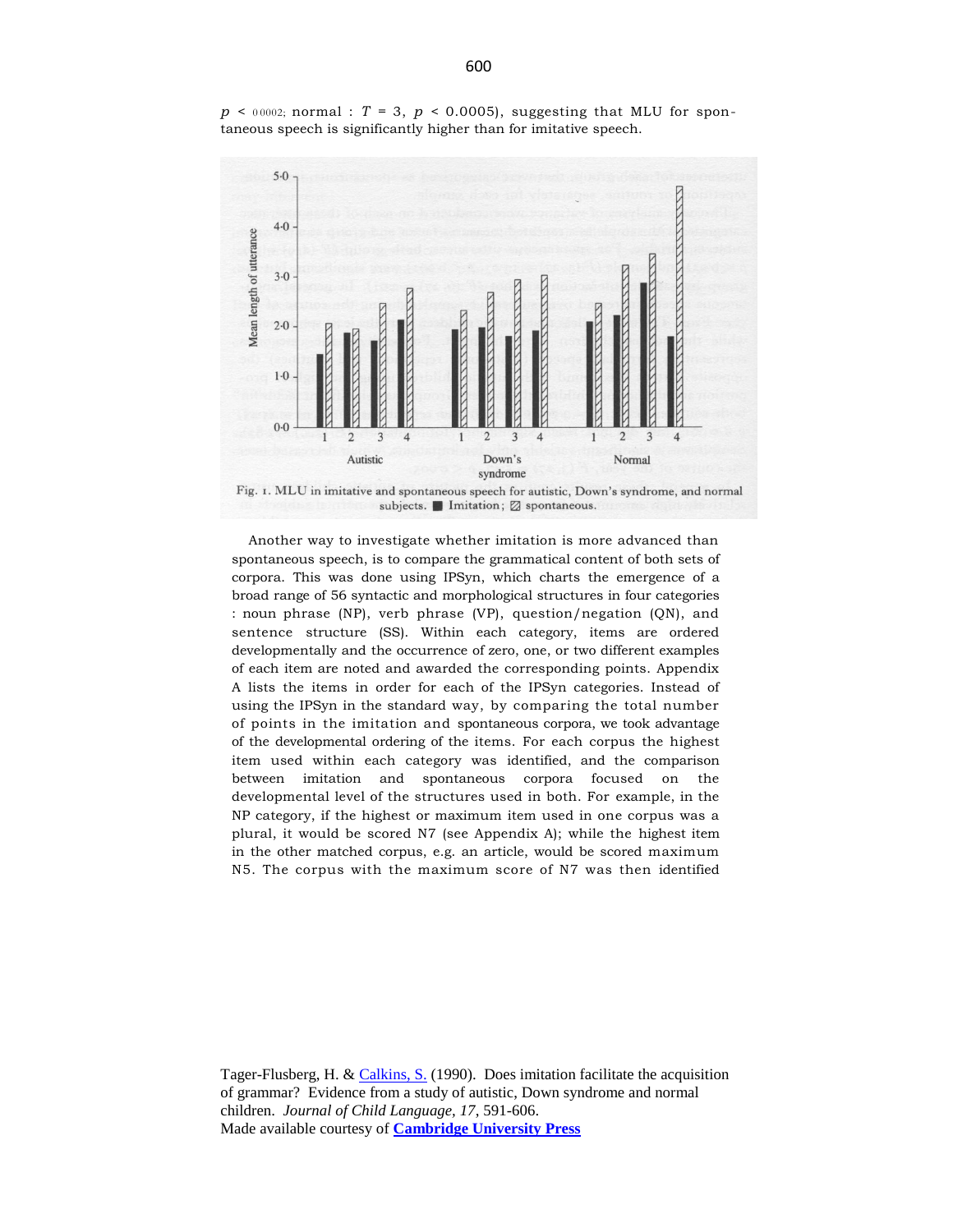as being at the more advanced level. In this way we could compare the developmental level of particular grammatical constructions used in imitation and spontaneous speech in each of the categories : NP, VP, QN, and SS.

The imitation and spontaneous corpora were coded separately using the

TABLE 2. Comparison of maximum IPSyn scores in imitation and spontaneous speech corpora for autistic, Down's syndrome and normal children

|                           | Autistic         | Down's syndrome | Normal         |
|---------------------------|------------------|-----------------|----------------|
| NP                        |                  |                 |                |
| Imitation > spontaneous   | $\boldsymbol{z}$ | $\circ$         | $\overline{2}$ |
| Imitation = spontaneous   | 6                | 5               | $\circ$        |
| Imitation < spontaneous   | $8*$             | <b>II***</b>    | $14***$        |
| <b>VP</b>                 |                  |                 |                |
| $Imitation$ > spontaneous | $\overline{2}$   | $\circ$         | $\circ$        |
| Imitation = spontaneous   | 3                | 3               | $\circ$        |
| Imitation < spontaneous   | $II$ **          | $13***$         | $16***$        |
| QN                        |                  |                 |                |
| Imitation > spontaneous   | $\overline{2}$   | $\overline{2}$  | $\circ$        |
| Imitation = spontaneous   | 3                | 3               | $\overline{2}$ |
| Imitation < spontaneous   | <b>II**</b>      | $II$ **         | $14***$        |
| SS                        |                  |                 |                |
| Imitation > spontaneous   | $\overline{2}$   |                 | $\circ$        |
| Imitation = spontaneous   | $\overline{2}$   |                 | $\circ$        |
| Imitation < spontaneous   | $12$ **          | $14***$         | $16***$        |
| OVERALL                   |                  |                 |                |
| Imitation > spontaneous   | 8                | 3               | $\overline{2}$ |
| Imitation = spontaneous   | 14               | 12              | $\overline{2}$ |
| Imitation < spontaneous   | $42***$          | 49***           | 60***          |

\* =  $p$  <  $0.05$ ; \*\* =  $p$  <  $0.01$ ; \*\*\* =  $p$  <  $0.001$ .

IPSyn scheme outlined above, and for each sample the maximum IPSyn scores within each category used in imitation and spontaneous speech were compared. Table 2 shows the number of transcripts in which the maximum IPSyn score for imitation was higher than, equal to, or lower than the maximum score in spontaneous speech. The differences between imitation and spontaneous maximum IPSyn were all significant, using a Sign test. These results confirm the analyses of the MLU data indicating that the grammatical structure of spontaneous speech is significantly more advanced than imitation speech, for all the groups of children in this study.

Even though only 13 of the 192 possible comparisons presented in Table 2 revealed higher maximum IPSyn scores in imitation than in spontaneous speech, we examined the data to see whether there were any relationships between MLU, amount of imitative speech, and such use of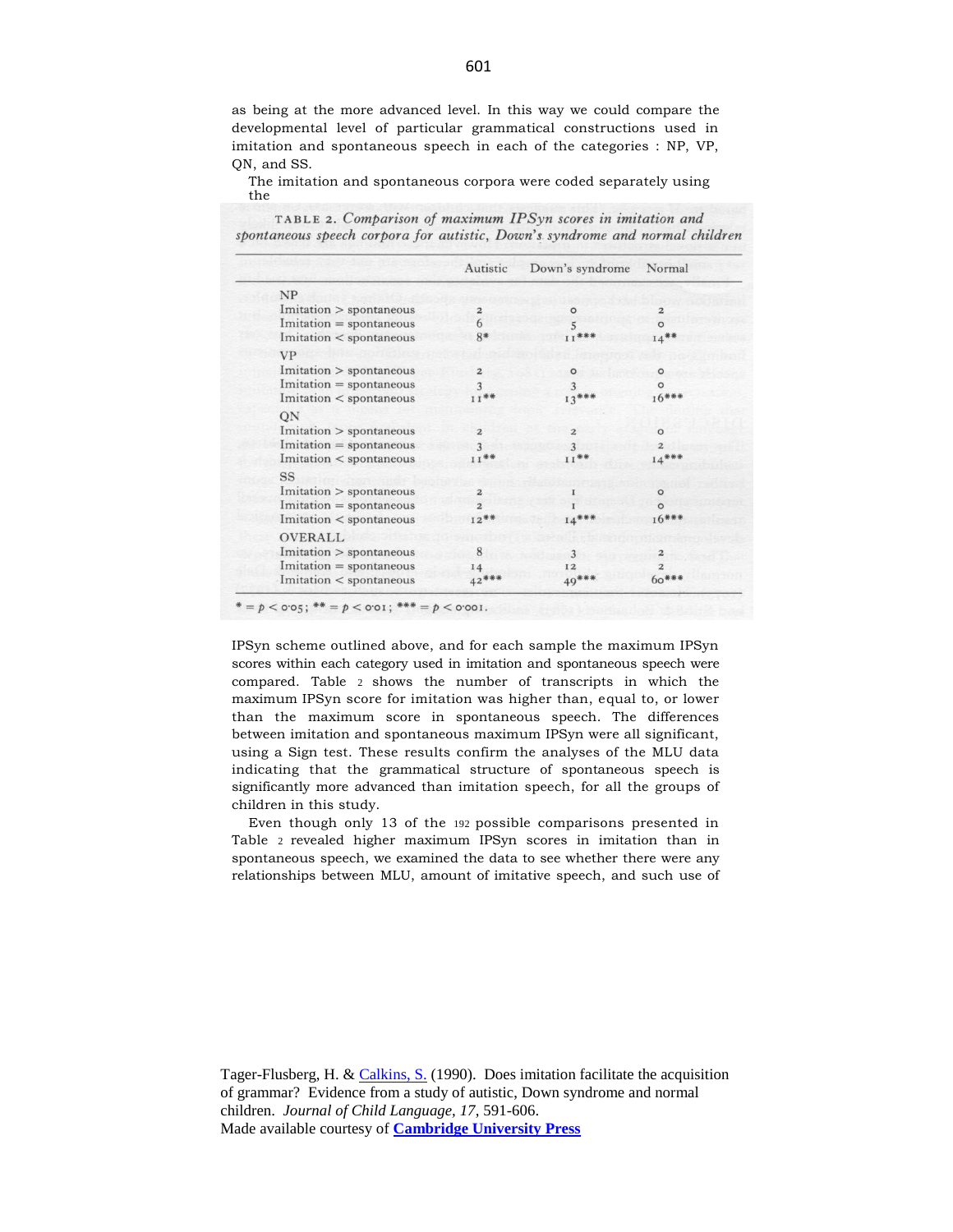novel structures in imitation. Of the 12 children in the study, eight (four autistic, two Down,s syndrome and two normal) had at least one example where the maximum IPSyn score within a category was higher in imitation than in spontaneous speech. The starting MLUs for these eight children were lower than for the four children who had no such examples :  $M =$  $2'12$  compared to  $M = 2.62$ . They also used proportionately more imitative speech :  $M = 11.2$  % com-

pared to  $M = 4.3$  %. This suggests that children with lower MLUs and a relatively higher proportion of imitative language are somewhat more likely to use novel structures in imitation. However these findings are based on a very small number of such examples and therefore are not very reliable.

Finally, we examined the data for evidence that constructions first used in imitation would later appear in spontaneous speech. Of the 13 such examples, six were used in spontaneous speech in the following language sample, but seven never appeared in later samples of spontaneous speech. Thus our findings on the temporal relationship between imitation and spontaneous speech are equivocal at best.

## DISCUSSION

The results of this study suggest that across a broad range of children, including some with disorders in language acquisition, imitated speech is neither longer nor grammatically more advanced than non-imitated, spontaneous speech. Despite the very small number of exceptions to these overall results, our conclusion is that imitation does not facilitate grammatical development in normal, Down's syndrome or autistic children.

These findings are consistent with some of the earlier literature on normally developing children, including Ervin (1964), and Kemp & Dale (1973). However they contradict more recent work, such as Moerk (1977) and Stine & Bohannon (1983), indicating support for our critique of these two studies in the introduction to this paper. The dominant pattern of empirical findings, then, is that imitation is not progressive and therefore cannot be considered to play as important a role in grammatical development as has been argued by a number of prominent researchers (e.g. Moerk, 1977; Clark, 1978 ; Snow, 1981 ; Peters, 1983 ; Bates *et al.* 1988 ; Bohannon & Warren-Leubecker, 1989).

Like Bloom *et al. (1974),* we did find a few samples with longer imitation MLU, and isolated examples of linguistic constructions used first in imitation in children with the lowest MLUs and highest rates of formulaic language in the study. Similar results on length of utterances were also obtained by Rondal (198o) for children with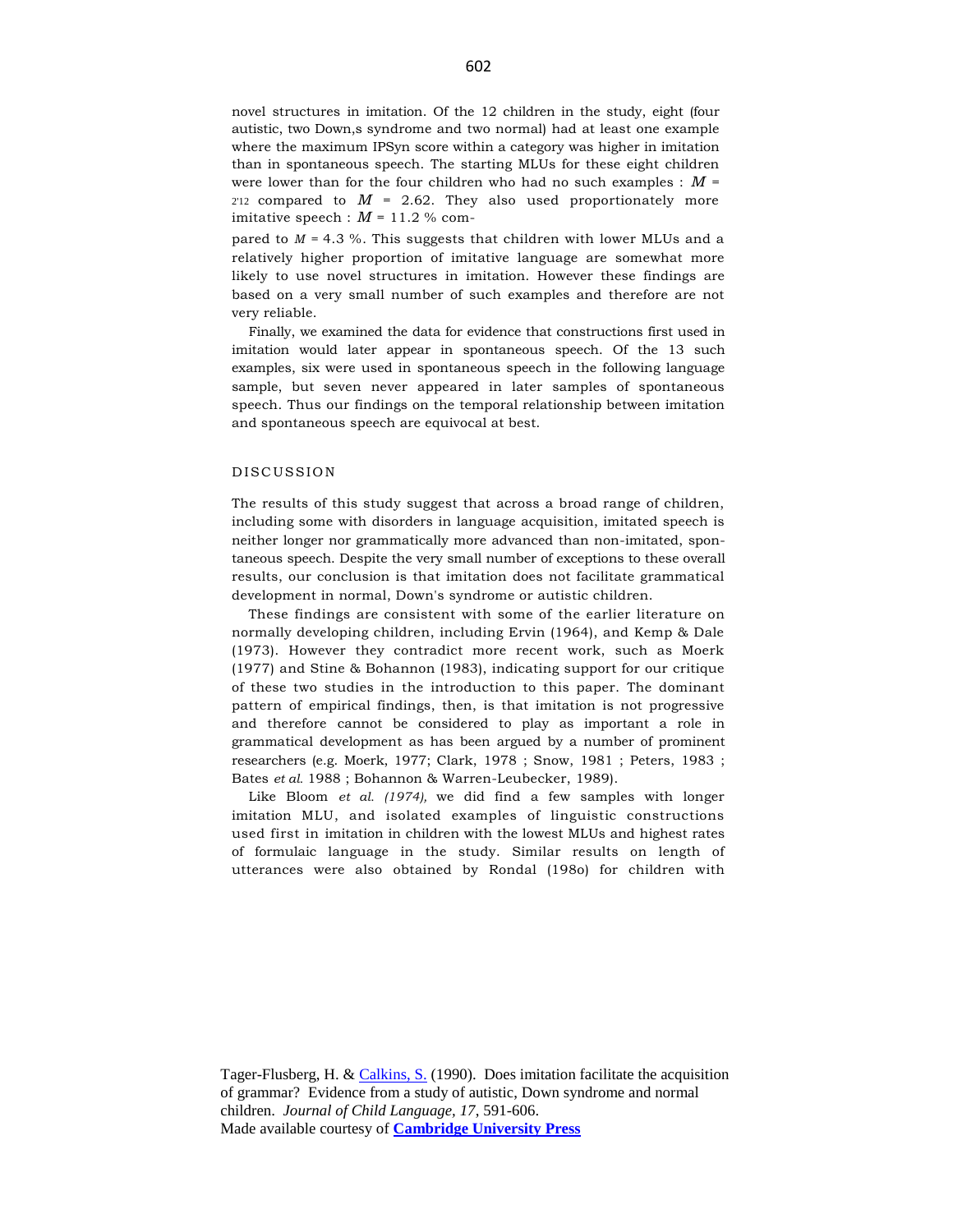Down,s syndrome, and in a study of autistic children's echolalia by Howlin (1982). This suggests that perhaps at the earliest stages of language development some children rely heavily on imitation, using some grammatical structures that they have not yet acquired. Unlike Bloom *et al.* we found no evidence in our data for the progressive nature of imitation ; that is, there was no systematic pattern among the children of particular structures that were used in this way, nor did we find that these structures always appeared soon after in spontaneous speech. Perhaps this was because we focused on syntactic and morphological constructions whereas Bloom and her colleagues analysed the emergence of

semantic relations in their young subjects. Even if we take our exceptional examples of more advanced imitation into consideration, the weight of evidence from this study as well as others in the literature demonstrates that imitation could only play a very limited role in grammatical development for a relatively small number of children.

If imitation is not a significant process in grammatical development, what other functions does it serve in language acquisition, especially for those children who are frequent imitators, including children with autism ? Studies of both normal (e.g. Bloom, Rocissano & Hood, 1g76; Casby, 1986) and impaired children (e.g. Tager-Flusberg, 1982) suggest that for these children imitation is an important strategy for keeping a role in ongoing conversation, especially as a means for maintaining topic relevance. The finding that imitation is more prevalent in children at the early stages of language development who have more limited means of expression provides support for this approach of ascribing imitation an important communicative function. There is also some evidence that imitation may facilitate lexical and phonological development in a wide range of children (e.g. Peters, 1977; Coggins & Morrison, 1981) but there have been fewer investigations in these areas. Because the acquisition of vocabulary and phonology is so dependent on the input to the child, it would not be surprising to find that imitation plays a role in their development.

There has been a growing interest in recent years in individual differences in language acquisition, including both normally developing children and impaired populations. Evidence regarding a broad range of differences that are found among children has opened up the theoretical debate on whether there is more than one pathway that children follow in acquiring language, particularly in the domain of grammatical development (e.g. Nelson, 1981; Hardy-Brown, 1983 ; Peters, 1983 ; Snow & Bates, 1984 ; Bates *et al.* 1988). The important question is the extent to which individual differences that have been identified by researchers reflect genuine differences in the PROCESS by which syntactic or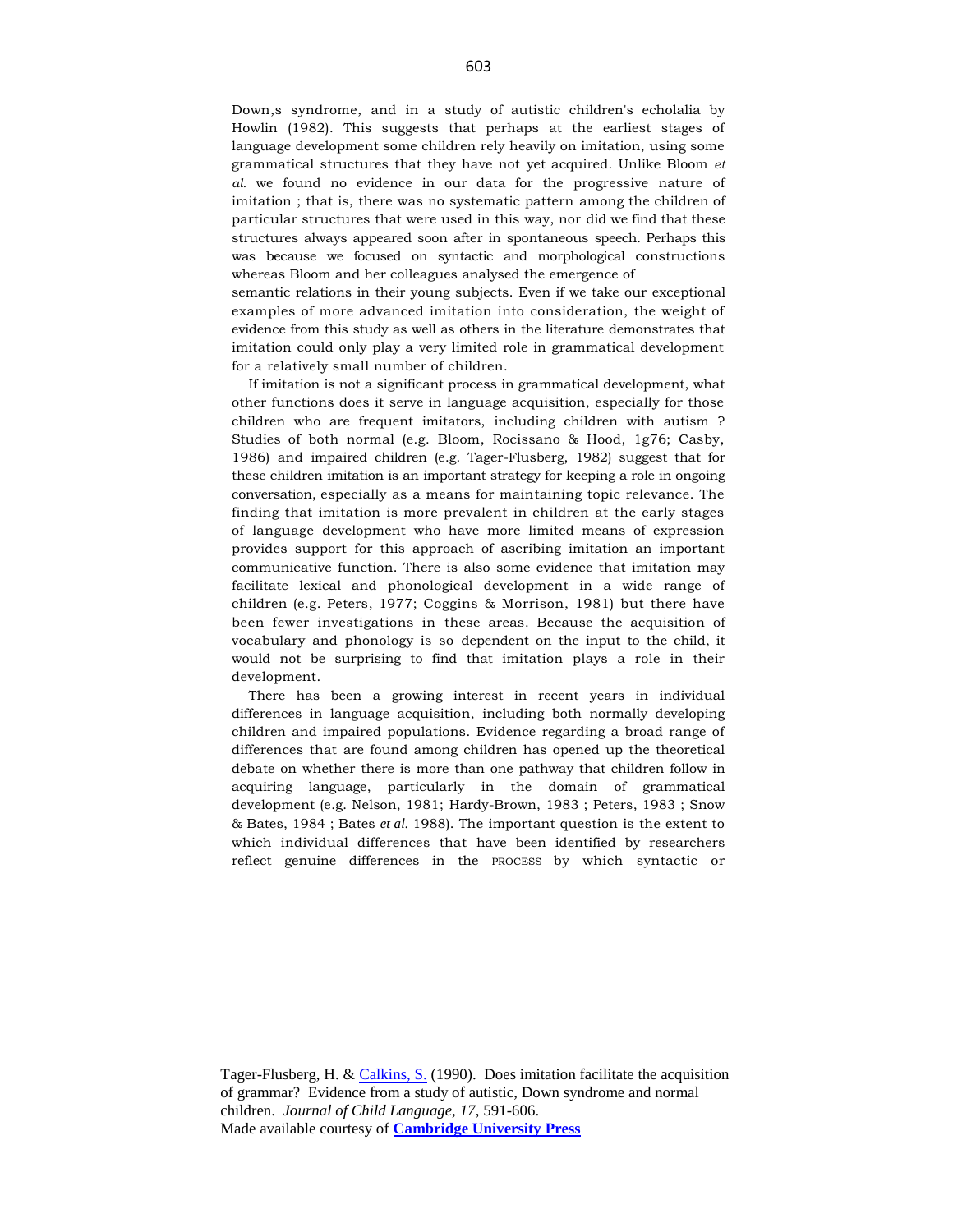morphological rules are acquired or whether they reflect other aspects of language functioning such as style, cognitive or social competence, that have no bearing on grammatical development. Individual differences in imitation have played a central role in this debate. Based on the findings presented in this paper, we argue that there is no evidence for the claim that individual differences in imitation reflect deep differences in the ways in which language is acquired. The similarities between the subjects from diverse populations, who are at quite different levels of cognitive and social functioning, suggest that there is significant uniformity in the way at least grammatical aspects of language are acquired. It remains to be seen whether there are other dimensions of individual differences in language that are more directly linked to divergent routes and processes in the acquisition of language.

#### REFERENCES

- Bates, E., Bretherton, I. & Snyder, L. (1988). *From first words to grammar : individual differences and dissociable mechanisms.* New York. C.U.P.
- Bellugi, U. & Brown, R. (eds) (1964). The acquisition of language. *Monographs of the Society for Research in Child Development* **29.** No. 92.
- Bloom, L., Hood, L. & Lightbown, P. (1974)• Imitation in language development : if, when, and why. *Cognitive Psychology* **6.** 380-420.
- Bloom, L., Lightbown, P. & Hood, L. (1975). Structure and variation in child language. *Monographs of the Society for Research in Child Development* **40.** No. 160.
- Bloom, L., Rocissano, L. & Hood, L. (1976). Adult -child discourse: developmental interaction between information processing and linguistic knowledge. *Cognitive Psychology* **8.** 521-52.
- Bohannon, **J.** N. & Warren-Leubecker, A. (1989). Theoretical approaches to language acquisition. In **J.** B. Gleason (ed.), *The development of language.* Second edition. Columbus, OH: Merrill.
- Bretherton, **I.,** McNew, S., Snyder, L. *&* Bates, E. (1983). Individual differences at zo months: analytic and holistic strategies in language acquisition. *Journal of Child Language* **10.** 293-320.
- Brown, **R.** *(1973). A first language.* Cambridge, MA: Harvard University Press.
- Casby, M. W. (1986). A pragmatic perspective of repetition in child language. *Journal of*
- *Psycholinguistic Research* **i5.** 127-40.
- Chomsky, N. (1957). *Syntactic structures.* The Hague: Mouton.
- Clark, R. (1977). What,s the use of imitation ? *Journal of Child Language* **4.** 34<sup>1</sup>-59- (1978). Some even simpler ways to learn to talk. In N. Waterson & C. Snow (eds),
- *The development of communication.* London : Wiley.
- Coggins, T. E. & Morrison, J. A. (1981). Spontaneous imitations of Down,s syndrome children : a lexical analysis. *Journal of Speech and Hearing Research* **24.** 303-7.
- Dooley, J. (1976). *Language acquisition and Down,s syndrome : a study of early semantics and*
- *syntax.* Unpublished doctoral dissertation, Harvard University.
- Ervin, S. (1964). Imitation and structural change in children,s language. In E. Lenneberg (ed.), *New directions in the study of language.* Cambridge, MA: M.I.T. Press.
- Fodor, **J.,** Bever, T. & Garrett, M. (1974)• *The psychology of language : an introduction to psycholinguistics and generative grammar.* New York: McGraw Hill.
- Fowler, A. (1984). *Language acquisition of Down,s syndrome children : production and comprehension.* Unpublished doctoral dissertation, University of Pennsylvania. Hardy-Brown, K. (1983). Universals and individual differences: disentangling two ap-
- proaches to the study of language acquisition. *Developmental Psychology* **19.** 610-24. Howlin, P. (1982). Echolalic and spontaneous phrase speech in autistic children. *Journal of*